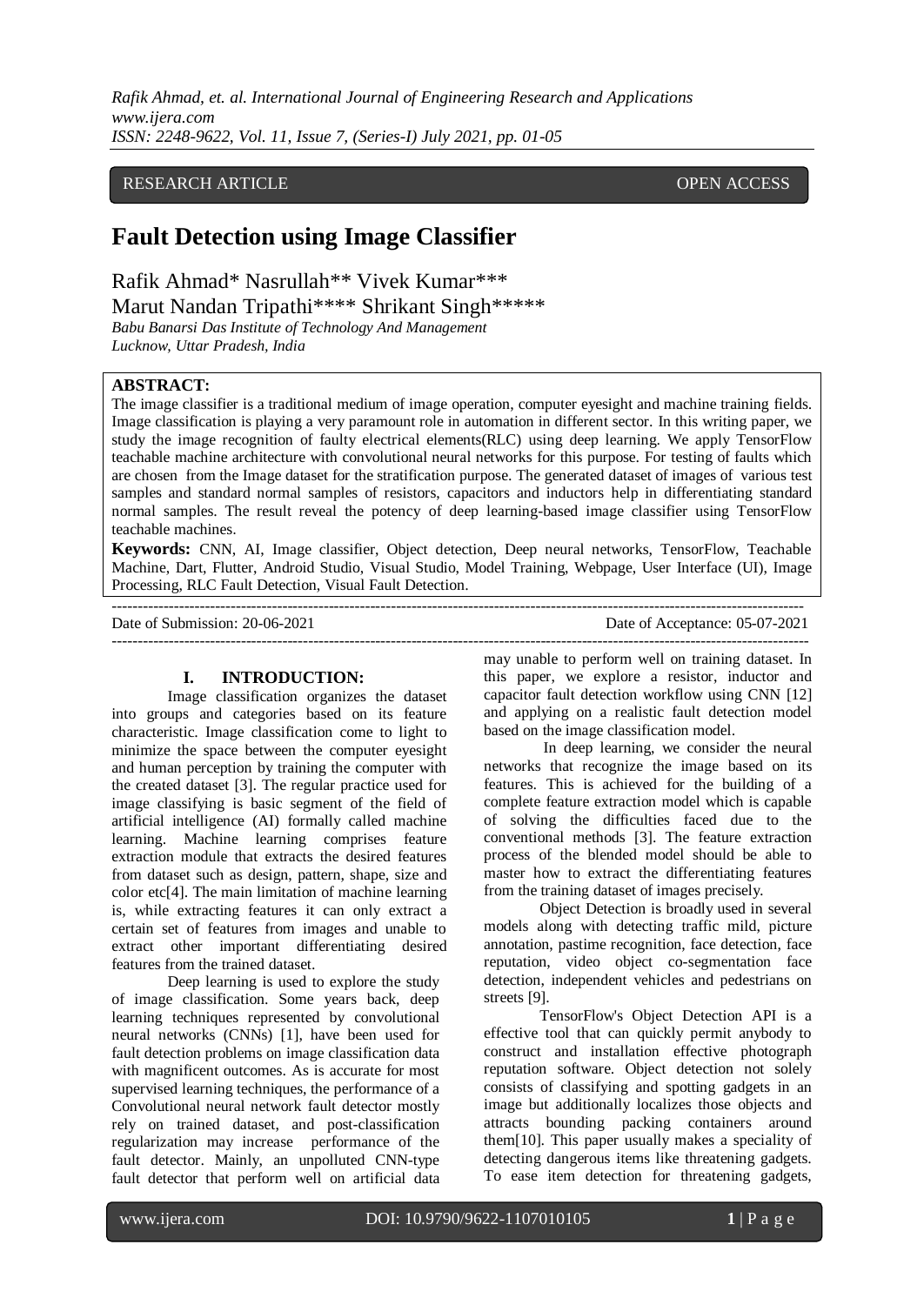*Rafik Ahmad, et. al. International Journal of Engineering Research and Applications www.ijera.com ISSN: 2248-9622, Vol. 11, Issue 7, (Series-I) July 2021, pp. 01-05*

we've got TensorFlow object detection API to train models and we have used the Faster R-CNN algorithm for implementation. The model is built on two classes of threatening Objects. The model is evaluated on check dataset for the six training of detecting threatening items.

**1. Image classifier:** Image classifier is a technique used for the systematic arrangement in bulk and categories based totally on its feature characteristics. Image class got here into play for decreasing the space among the computer imaginative and prescient and human imaginative by using trained the computer with the dataset[11]. The traditional strategies used for image classifying is part and piece of the field of artificial intelligence (AI) formally called machine learning. In image classification, we use feature extraction like RGB pixel value, Histogram of Oriented Gradient(HOG) and Supported Vector machine(SVM) to detect the fault in the resistor, inductor and capacitor[3]. Features extraction with the help of an image classifier identifies the change in geometry and chroma of the test samples in comparison with the standard samples. The below block diagram fig.no:1 shows the basic steps for the image classification process.



Fig.1: Block diagram of Image classifier

**2. Object detection:** Object detection is a feature extraction approach that works to perceive and point out items inside an photo or video. Mainly, object detection attracts square bounding boxes round these detected objects, which permit us to find wherein stated objects are in a given scene. Our model uses camera access to capture the images to find fault, the feature extraction process initiates and compares the standard sample with the percentage feature extracted from test samples[9]. The fig.2 shows the block diagram of object detection.



Fig.2: Block diagram of Object detection **3. Artificial Neural Network:** Artificial Neural Networks-ANNs , which contemporarily are called "Deep Learning" ; are essentially computer packages loosely stimulated by means of the structure of the biological mind [5]. The mind is made from billions of cells known as neurons linked through synapses. New observations and stories not simplest regulate the power of those synaptic connections, however their accumulation drives convergence of the connections power ensuing in "learning "[6]. The fig.3 showing that how artificial neural network learn to give the desired output.



Fig.3: Showing the Artificial neural network logics.

**4. Convolutional Neural Network:** Convolutional Neural Network (*CNN*) is a class of deep neural networks[7] which is practically used to do image identification, object spotting, etc[8].. The fig.4 shows the Convolutional neural network block diagram. A convolution is essentially sliding a filter over the input. CNN identifies the faulty samples of the electrical element images uploaded by the user with its ability to find the difference. The processing of the image is done with the help of the dataset uploaded in the system. At the end of all processing, it give the output as normal or abnormal.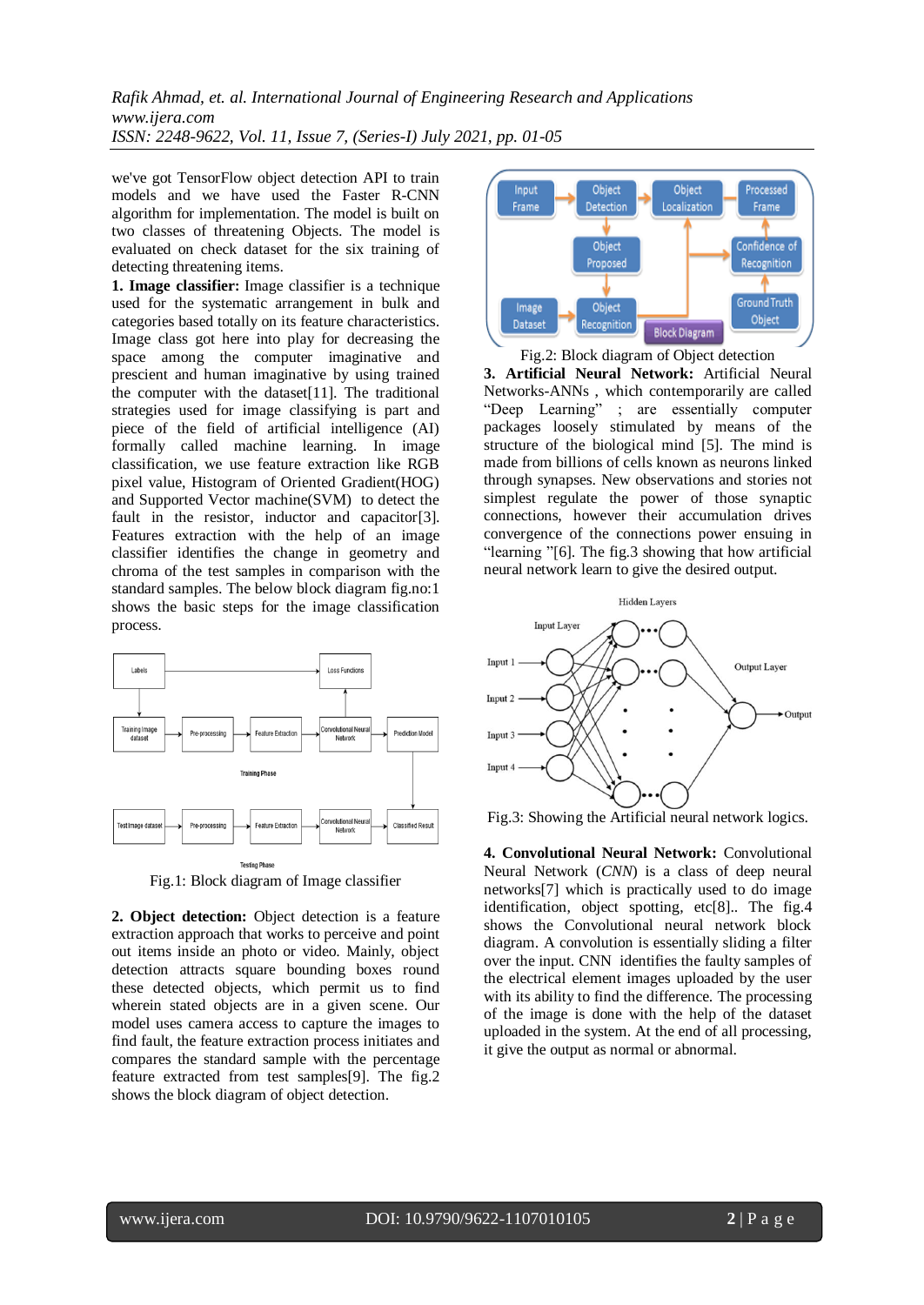

Fig.4: Block diagram of CNN

#### **5. The software required for the model:**

**5.1. TensorFlow:** TensorFlow is a non-proprietary software library for machine learning used around a range of tasks but has particular focus on training and inference of deep neural networks Teachable machine is a web-type tool that helps machine learning models to learn fast, easy and accessible to everyone [9]. It uses, gathers and assembles the examples into classes, or categories, that computer model needs to learn [10]. TensorFlow trains the model then directly tests it out to spot whether it had flawlessly classified latest examples and then we can export our model for our projects.



Fig.5: Training and development through **TensorFlow** 

The above-mentioned fig.5 shows the classified image faults in the test dataset samples with the help of the TensorFlow platform.

**5.2. Dart:** Dart is a client optimized programming language for apps on numerous platforms. It used to build mobile, desktop, server, and web applications. It is an object oriented, class based, garbage

collected language with C style syntax. Dart can compile to either native code or JavaScript.<br>5.3. Flutter: Flutter is a SDK

**5.3. Flutter:** Flutter is a SDK(Software Development Kit) and portable UI(User Interface) tool kit for crafting appealing, natively compiled applications for mobile web and desktop from a single codebase. Flutter works with existing codes, is used by developers and institutes around the world, and is free and open source.

**5.4. Android studio:** Android studio is an official (IDE) Integrated Development Environment for android development. It is based on the IntelliJ IDEA, a kotlin or Java integrated development environment for software, and incorporates its code editing and developer tools.

**5.5. Visual Studio:** Visual Studio Code is a freeware source-code editor made by Microsoft for Windows, Linux and macOS. Features include support for development operations like debugging, task running, and version control. It aims to provide just the tools a developer needs for a quick codebuilt debug cycle and leaves more complex workflows to feature IDEs, such as visual studio IDE.

**5.6.Implementation:** In this [9], Tensorflowlite gives us a pre-trained and optimized model to identify hundreds of classes of objects, including faults like resistors, inductors, capacitors etc.

The various steps for the implementation of the fault detection using Image classifier:

#### **Step 1: Collecting Images**

Collecting images of faulty test samples and standard samples to train the dataset.

**Step 2: Uploading the dataset for training**

Open the TensorFlow teachable machine website to create a class, ve the class a label, click on **upload**>**choose images from your files**>**select the images** that you have previously downloaded, repeat this step to detect the objects that you want [7].

• Now model can be trained by just clicking on the **Train Model** button.



**Fig.6: Uploading the dataset for training**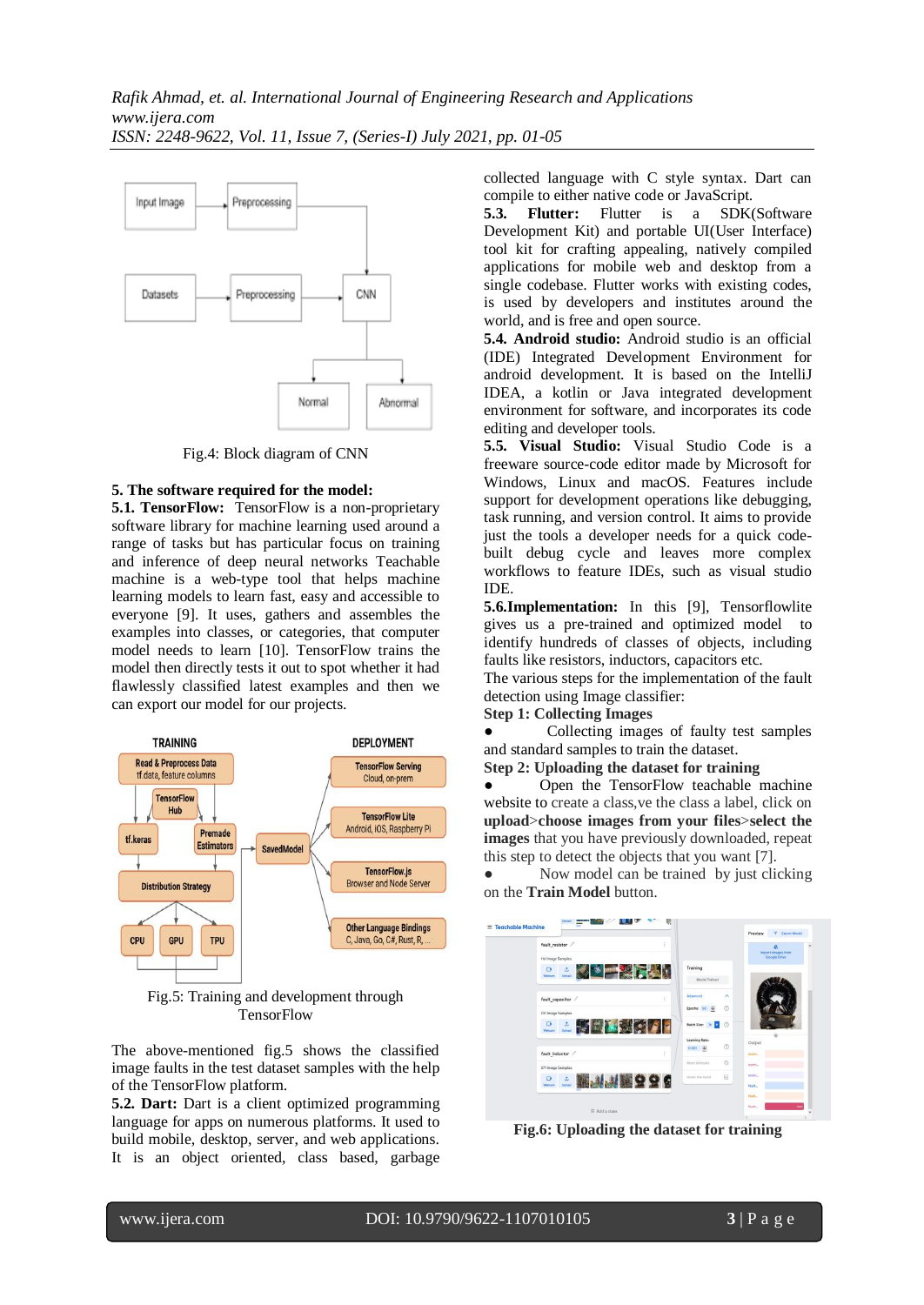#### **Step 3: Exporting the trained model**

The trained model is tested by uploading an image and the result is displayed below.

If everything is working well, now you can export the model. Click on the Export Model button and this popup will open, now select the TensorflowLite tab and click on Download my model. It will download a zip file for you**.**

| Tensorflow (i)                                                                                                                                                                                                 | Tensorflow Lite (i)                                                                                                                                                     |                                                                                                                                                                                                                               |
|----------------------------------------------------------------------------------------------------------------------------------------------------------------------------------------------------------------|-------------------------------------------------------------------------------------------------------------------------------------------------------------------------|-------------------------------------------------------------------------------------------------------------------------------------------------------------------------------------------------------------------------------|
|                                                                                                                                                                                                                |                                                                                                                                                                         |                                                                                                                                                                                                                               |
|                                                                                                                                                                                                                | $\downarrow$ . Download my model                                                                                                                                        |                                                                                                                                                                                                                               |
| Converts your model to a tflite quantized model. Note the conversion happens in the cloud, and in order to<br>convert to quantized model a subset of the data is being uploaded, but not stored on the server. |                                                                                                                                                                         |                                                                                                                                                                                                                               |
|                                                                                                                                                                                                                |                                                                                                                                                                         |                                                                                                                                                                                                                               |
| Coral                                                                                                                                                                                                          |                                                                                                                                                                         | Contribute on Github <sup>C</sup>                                                                                                                                                                                             |
|                                                                                                                                                                                                                |                                                                                                                                                                         |                                                                                                                                                                                                                               |
| in the example supports 2.                                                                                                                                                                                     |                                                                                                                                                                         | For this Teachable Machine example, the Quantized tflite model is being used. It is using the TFLite Android<br>example, note that the example only supports models with 3 or more classes, even though the classifier itself |
| 1. Get the Android app example from Github                                                                                                                                                                     | 2. Unpack the converted tflite quantized.zip archive exported from Teachable Machine                                                                                    |                                                                                                                                                                                                                               |
| /image_classification/android/app/src/main/assets/                                                                                                                                                             | 3. Copy converted tflite quantized folder to the example asset folder examples/lite/examples                                                                            |                                                                                                                                                                                                                               |
|                                                                                                                                                                                                                | 4. Open examples/lite/examples/image_classification/android/app/src/main/java/org/tensorflow<br>/lite/examples/classification/tflite/_ClassifierOuantizedMobileNet.java |                                                                                                                                                                                                                               |
|                                                                                                                                                                                                                | Model conversion type:<br>(a) Quantized<br>Code snippets to use your model:                                                                                             | Export your model to use it in projects.<br>EdgeTPU                                                                                                                                                                           |

Fig.7: Exporting the trained model

#### **Step 4: Creating the flutter project**

Clone [this](https://github.com/skullcandy69/ObjectDetection.git) repository and install the dependencies by running the command in the terminal.

## **Step 5: Run the app and test it**



Fig.8: The final result shown by the TensorFlow model

Now simply you just have to run the app and the interface looks like this, obviously, this is a demo UI you can make your own tweaks and changes to make it shine.

## **II. CONCLUSION:**

In this paper, a deep learning based fault detection using image classifier model has been discussed to detect electrical faults mainly in resistors, inductors, and capacitors. The model give real time possible cause of fault and possible method to improve or prevent that fault. It has user friendly User Interface (UI) to understand and detect the fault and with low specification and minimum use of RAM.

We have created a precised dataset to detect the fault by training and testing with the test samples. In this we can increase the dataset of images to amplify the accuracy and performance of the model.

#### **REFERENCES:**

- [1]. **[Santisudha, Panigrahi,](https://ieeexplore.ieee.org/author/37086590492) [Anuja Nanda,](https://ieeexplore.ieee.org/author/37086585810) Tripti Swarnkar**, **(2018).** Deep Learning Approach for Image Classification. [2018 2nd](https://ieeexplore.ieee.org/xpl/conhome/8588452/proceeding)  [International Conference on Data Science and](https://ieeexplore.ieee.org/xpl/conhome/8588452/proceeding)  [Business Analytics \(ICDSBA\),](https://ieeexplore.ieee.org/xpl/conhome/8588452/proceeding) IEEE [10.1109/ICDSBA.2018.00101,](https://doi.org/10.1109/ICDSBA.2018.00101) [https://ieeexplore.ieee.org/document/8588970](https://ieeexplore.ieee.org/document/8588970/authors) [/authors.](https://ieeexplore.ieee.org/document/8588970/authors)
- [2]. **[Chao Ma,](https://ieeexplore.ieee.org/author/37088411414) [Shuo Xu,](https://ieeexplore.ieee.org/author/37088411888) [Xianyong Yi,](https://ieeexplore.ieee.org/author/37088411853) [Linyi Li,](https://ieeexplore.ieee.org/author/37088411838) [Chenglong Yu](https://ieeexplore.ieee.org/author/37088411466) (2020).** Research on Image Classification Method Based on DCNN. [2020 International Conference on Computer](https://ieeexplore.ieee.org/xpl/conhome/9102208/proceeding)  [Engineering and Application \(ICCEA\).](https://ieeexplore.ieee.org/xpl/conhome/9102208/proceeding) IEEE [10.1109/ICCEA50009.2020.00192,](https://doi.org/10.1109/ICCEA50009.2020.00192) [https://ieeexplore.ieee.org/document/9103855](https://ieeexplore.ieee.org/document/9103855/authors#authors) [/authors#authors.](https://ieeexplore.ieee.org/document/9103855/authors#authors)
- [3]. **[Xin Jia,](https://ieeexplore.ieee.org/author/37085996746) (2017).** Image recognition method based on deep learning. [2017 29th Chinese](https://ieeexplore.ieee.org/xpl/conhome/7961861/proceeding)  [Control And Decision Conference](https://ieeexplore.ieee.org/xpl/conhome/7961861/proceeding)  [\(CCDC\).](https://ieeexplore.ieee.org/xpl/conhome/7961861/proceeding)IEEE [10.1109/CCDC.2017.7979332,](https://doi.org/10.1109/CCDC.2017.7979332) [https://ieeexplore.ieee.org/document/7979332](https://ieeexplore.ieee.org/document/7979332/authors#authors)

[/authors#authors.](https://ieeexplore.ieee.org/document/7979332/authors#authors)

- [4]. **[Mathieu Hatt,](https://ieeexplore.ieee.org/author/37294226300) [Chintan Parmar,](https://ieeexplore.ieee.org/author/37086694778) [Jinyi Qi,](https://ieeexplore.ieee.org/author/37085362406) [Issam El Naqa](https://ieeexplore.ieee.org/author/37273011900) (2019).** Machine (Deep) Learning Methods for Image Processing and Radiomics. [IEEE Transactions on Radiation](https://ieeexplore.ieee.org/xpl/RecentIssue.jsp?punumber=7433213)  [and Plasma Medical Sciences](https://ieeexplore.ieee.org/xpl/RecentIssue.jsp?punumber=7433213) ( Volume: 3, [Issue: 2,](https://ieeexplore.ieee.org/xpl/tocresult.jsp?isnumber=8657419) March 2019). IEEE, [10.1109/TRPMS.2019.2899538,](https://doi.org/10.1109/TRPMS.2019.2899538) [https://ieeexplore.ieee.org/document/8657645](https://ieeexplore.ieee.org/document/8657645/authors#authors) [/authors#authors.](https://ieeexplore.ieee.org/document/8657645/authors#authors)
- [5]. **[Mangmang Geng,](https://ieeexplore.ieee.org/author/37085715769) [Xiaojun Huang](https://ieeexplore.ieee.org/author/37600928400) (2015).** The research and implementation of artificial intelligence in mobile applications. [2015 6th](https://ieeexplore.ieee.org/xpl/conhome/7324165/proceeding)  [IEEE International Conference on Software](https://ieeexplore.ieee.org/xpl/conhome/7324165/proceeding)